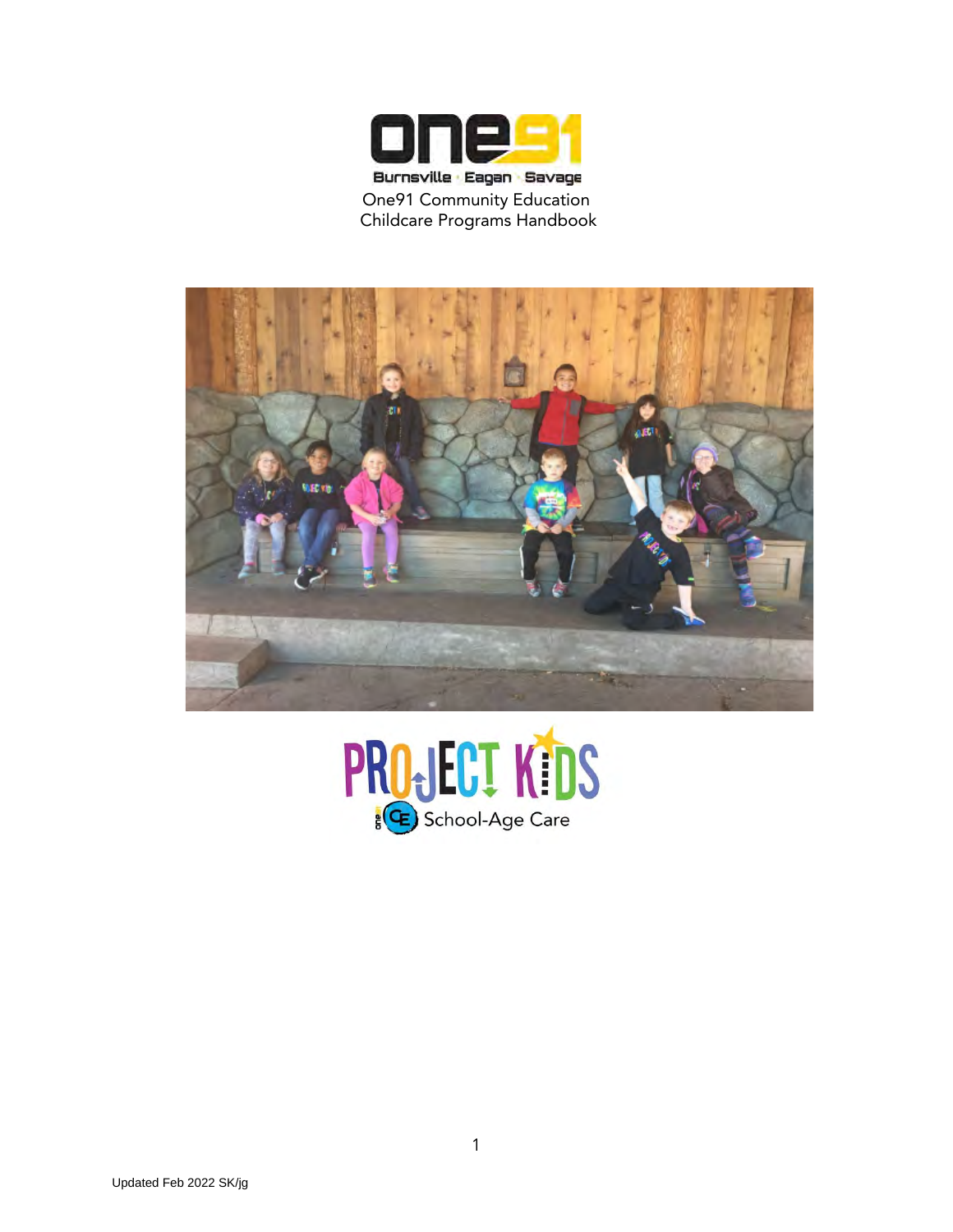# **CONTENTS**

| Mission Statement and Program Overview3 |  |
|-----------------------------------------|--|
|                                         |  |
|                                         |  |
|                                         |  |
|                                         |  |
| Attendance Procedure & Communication 8  |  |
|                                         |  |
|                                         |  |
|                                         |  |
| Inclement Weather, School Closings 15   |  |
|                                         |  |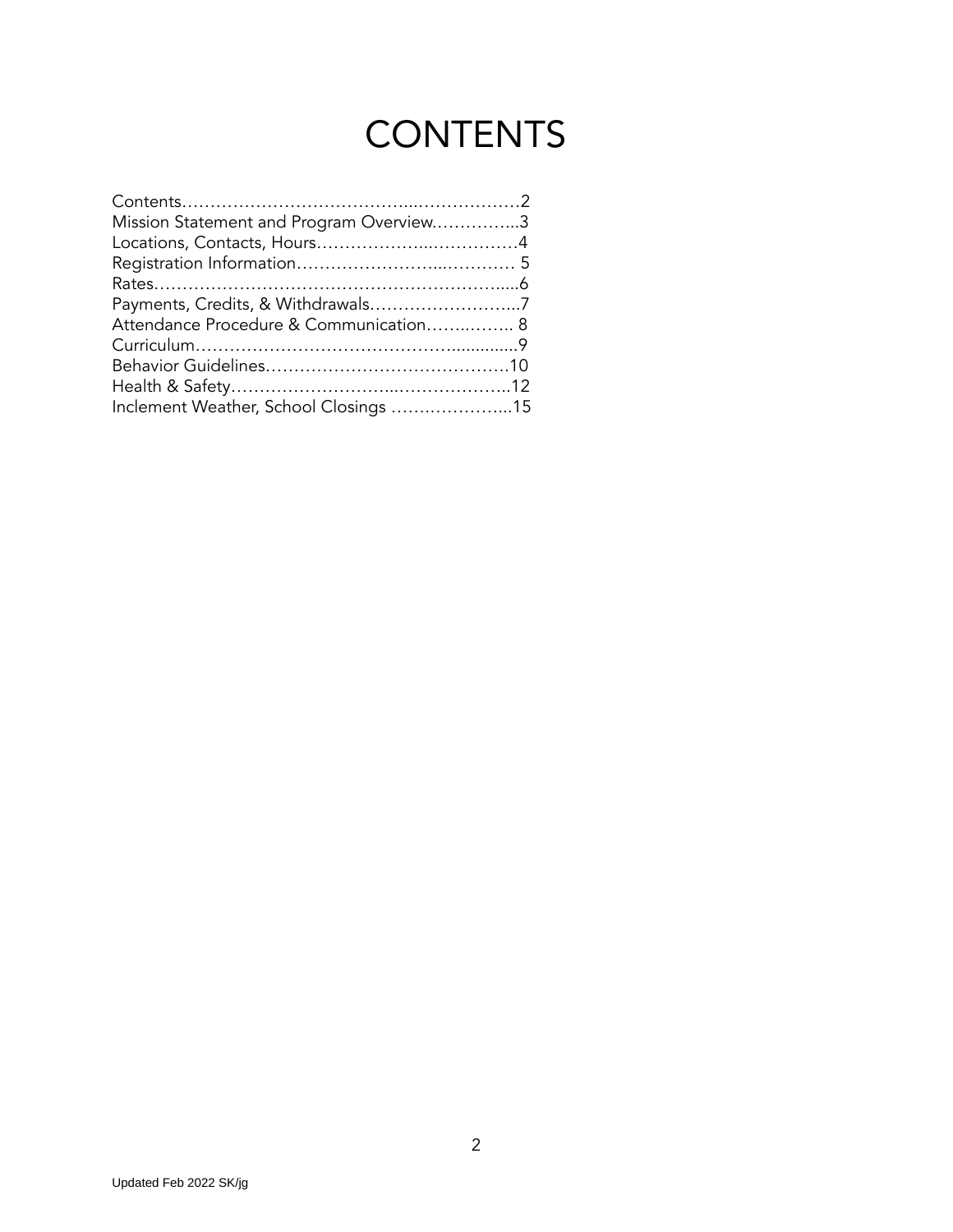# Our Mission

## Each Student. Future Ready.

One91 Community Education Child Care Programs provide high quality before and after school programming for children in Kindergarten-Grade 8. A variety of educational, recreational, and developmental activities are offered that aid students to become self-directed and self-disciplined. Through a caring & supportive social/emotional environment, staff assist each student to exhibit respect for their own ideas and those of others.

### PROGRAM OVERVIEW

Research shows that quality before and after-school programs keep kids safe, help working families, improve school attendance and support academic achievement.

One91 CE Childcare Programs offer a choice-based program where curriculum is based on the needs and interests of the children enrolled.

Kids have the opportunity to practice youth leadership skills and provide input regarding daily programming. Allowing children to participate this way follows best practice, helps develop independence while fostering community and keeps kids engaged with their environment.

Caring and educated staff members provide fun, consistent nurturing environments and offer the support children need to feel loved, safe and that they belong. Whether it is through conversation, homework help or guidance, our goal is to ensure the success of children in our communities by establishing positive relationships, providing educational and recreational activities and offering opportunities for kids to share ideas and feel valued.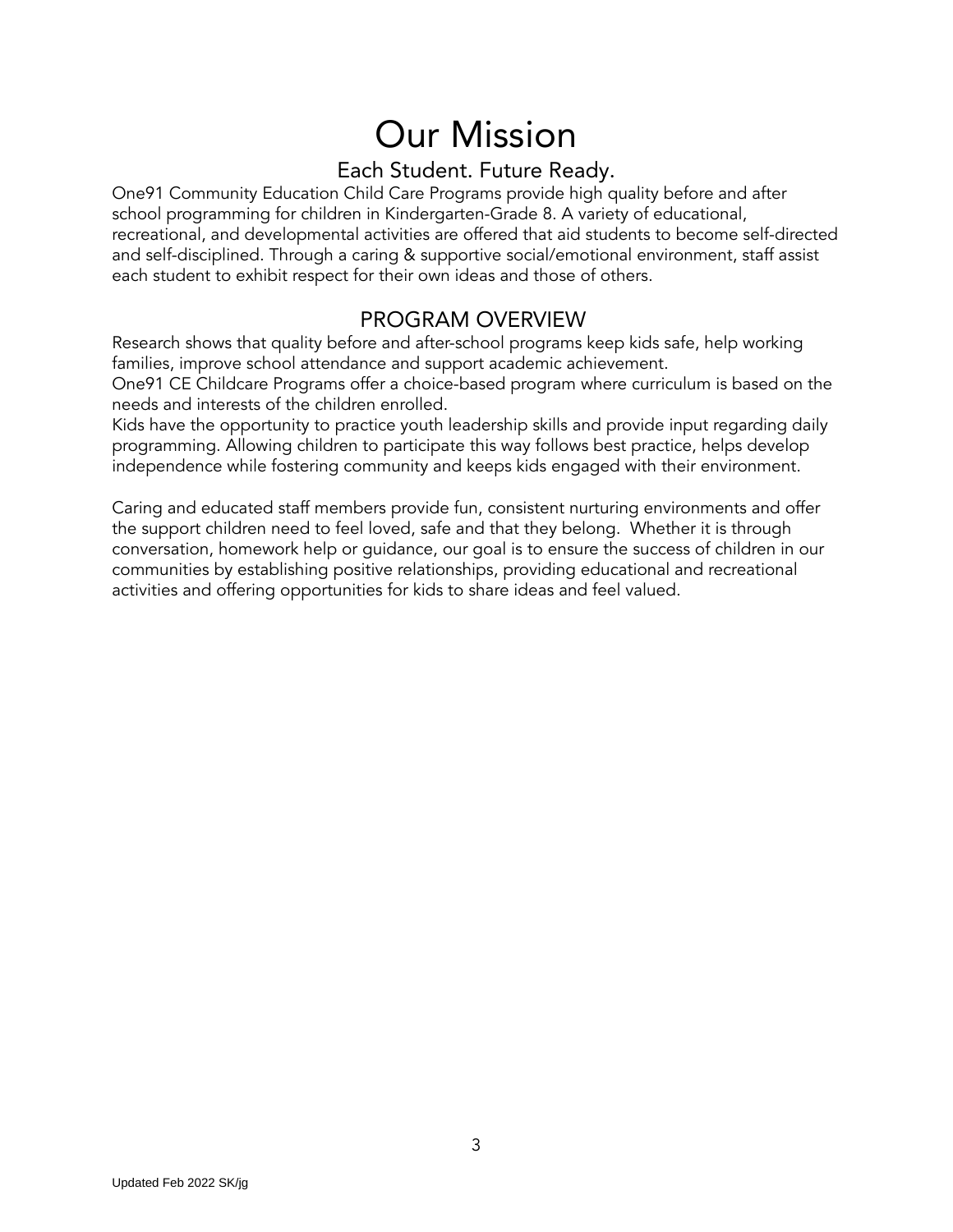# CONTACTS, HOURS, LOCATIONS

#### Summer Break Supported by Project KIDS

For students entering grades K-6 in the fall Locations: Edward Neill and Gideon Pond Elementary Care is provided Monday- Friday 7 am-5:30 pm

### School Age Care for Grades K-5

Each ISD 191 Elementary School provides care before and after school. Non school days care will be at two elementary locations TBD.

Monday through Friday 7- 9:15 am and 3:45- 5:30 pm

### CONTACTS

Shar Lattery [slattery@isd191.org](mailto:slattery@isd191.org)

Edward Neill 13409 Upton Ave, Burnsville 55337 952-707-3108

Harriet Bishop 4404 O'Connell Rd, Savage 55378 952-707-3908

Martha Dudley [mdudley@isd191.org](mailto:mdudley@isd191.org)

Hidden Valley 13875 Glendale Rd, Savage 55378 952-707-3808

Vista View 13109 County Rd 5, Burnsville 55337 952-707-3408

Stacey Konopa [skonopa@isd191.org](mailto:skonopa@isd191.org)

Gideon Pond 613 E 130th St, Burnsville 55337 952-707-3008

Sky Oaks 100 E 134th St, Burnsville 55337 952-707-3808

Jeanine Kristjanson [jkristjanson@isd191.org](mailto:jkristjanson@isd191.org)

Rahn 4424 Sandstone Dr, Eagan 55122 952-707-3608

William Byrne 11608 River Hills Dr, Burnsville 55337 952-707-3508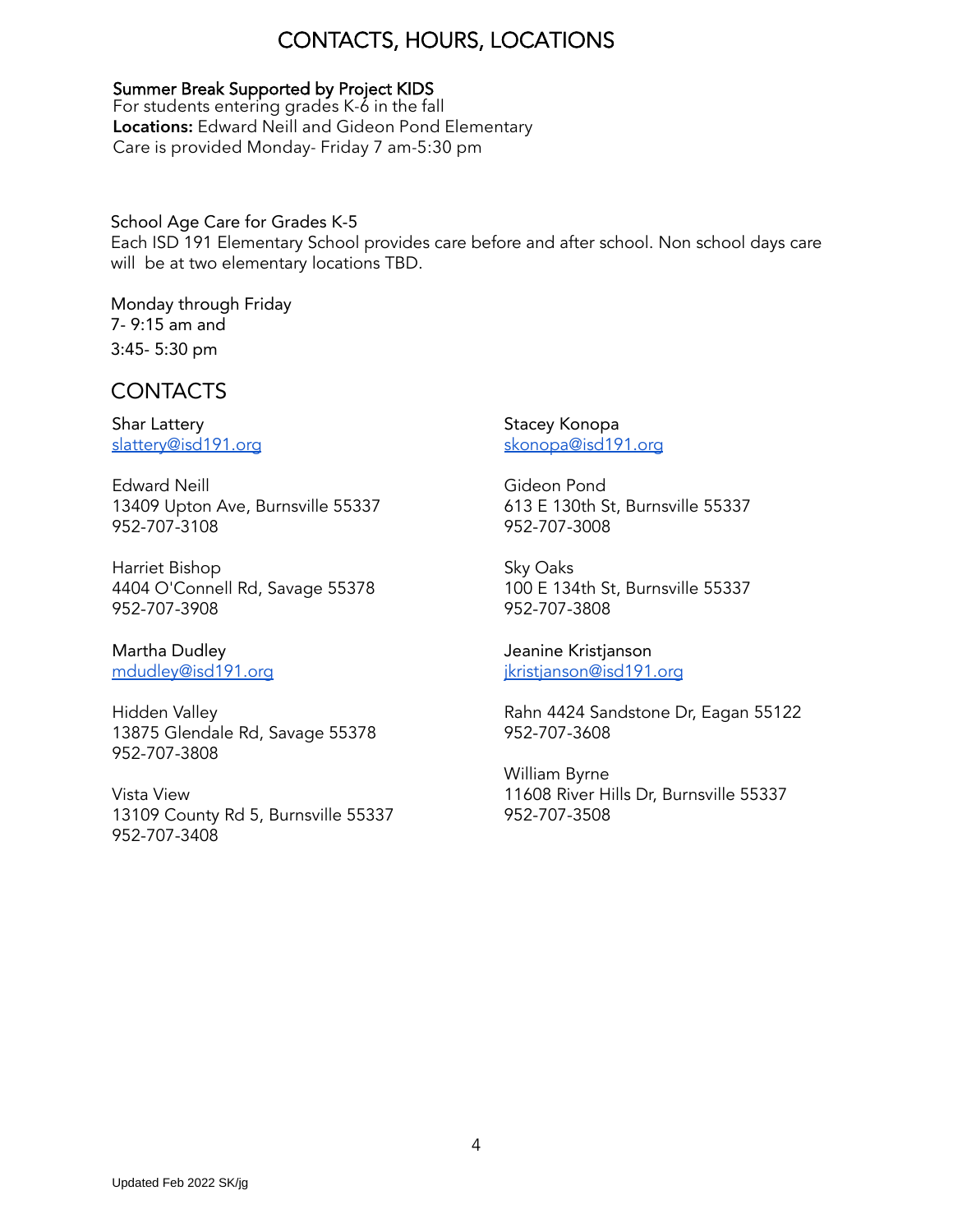# REGISTRATION INFORMATION

All children must register to participate in One91 CE Child Care Programs. Registration is considered complete when you have received an acceptance email from the site coordinator.

Allow a minimum of three (3) business days for processing. Registration fees are non-refundable.

Families must register each school year and summer for One91 CE Child Care Programs. One91 CE Child Care Programs reserve the right to delay registration due to the need to increase staffing.

The Program also reserves the right to deny or limit service due to previous non-payment of Program fees.

### Children with Special Needs

One91 CE Childcare Programs can accept children with special needs.

Program Coordinators will meet with parents pre-registration to discuss the care and supervision of your child. One91 CE Child Care Programs reserves the right to deny or discontinue child care services if such participation causes a substantial obstacle or modification to the nature of the program.

### CONTRACTS & CONTRACT CHANGES

All families are required to complete a Program Contract for each child. Contract changes must be submitted in writing by the 25th of the month or the original contract will stay in effect for the next month. A \$20 fee is assessed for changes made to family contracts.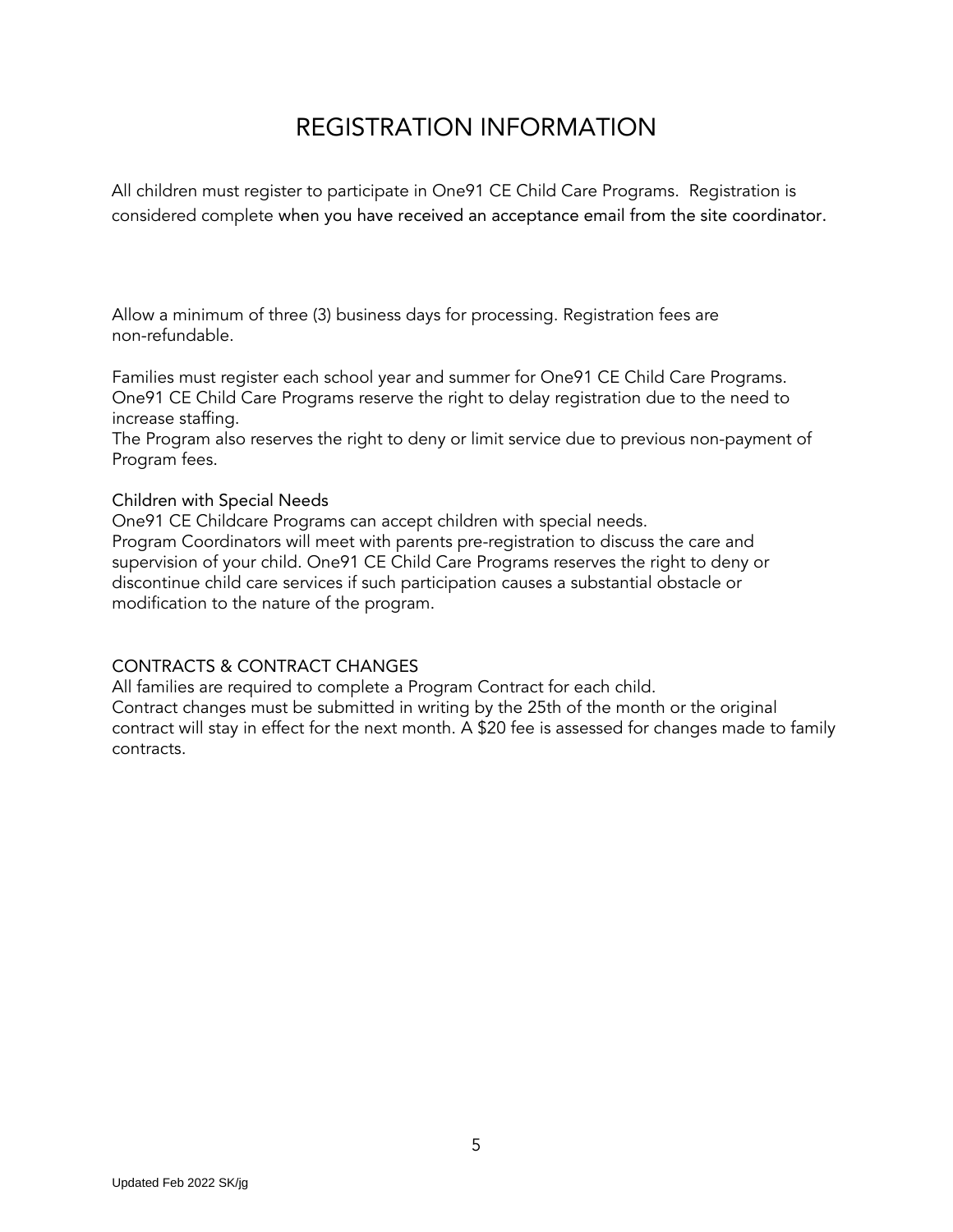#### **Summer 2022**

#### **Registration Fee**

All children will be charged a \$25 registration fee upon acceptance (maximum registration fee of \$75 per family).

| Daily Summer Rates 7:00 AM - 5:30 PM |                    |         |
|--------------------------------------|--------------------|---------|
|                                      | <b>First Child</b> | Sibling |
| 14-21 days per month                 | \$42               | \$41    |
| 8-13 days per month                  | \$46               | \$45    |
| 1-7 days per month                   | \$50               | \$49    |

Parents provide transportation to and from child care – no busing option.

#### **Half Day Rates**

Half day (7-12:30 or 12:30-5:30) \$32 per day Half day Drop-In (7-12:30 or 12:30-5:30) \$34 per day

\*\*No sibling rate

Parents provide transportation to and from child care – no busing option.

#### **After In-Person Summer School**

3:15-5:30 \$12.00

\*\*No sibling rate

**Bus transportation from summer school location to Child Care/Project KIDS provided by Summer School Administration** Please be sure to notify summer school staff of your child's need for busing to Sky Oaks or Neill elementary after summer school.

#### **Jumpstart Kindergarten Wrap Around Care**

AM Care 7:00 AM - 9:00 AM \$14.00<br>PM Care 2:30 PM - 5:30 PM \$13.00 PM Care 2:30 PM - 5:30 PM

Parents provide transportation to and from child care – no busing option. This care is only available during the days Jumpstart Kindergarten is in session.

#### **GTI Wrap Around Care**

AM Care 7:00 AM – 9:00 AM \$13.00<br>PM Care 4:00 PM – 5:30 PM \$12.00  $PM$  Care  $4:00$  PM  $-5:30$  PM

Parents provide transportation to and from child care – no busing option. This care is only available during the days GTI is in session at Sky Oaks Elementary. \*If care is needed for any other time, costs are reflective of the Fees listed under Daily Summer Rate and Half Day Rates above

#### **Valleyfair 2022 Season Gold Pass**

Limited number available. Summer Break field trips to Valleyfair (excluding Soak City) will be provided, weather permitting, to participants owning a pass various weeks throughout the summer. Dates to be determined. Visit the Valleyfair website for information regarding the Gold Pass.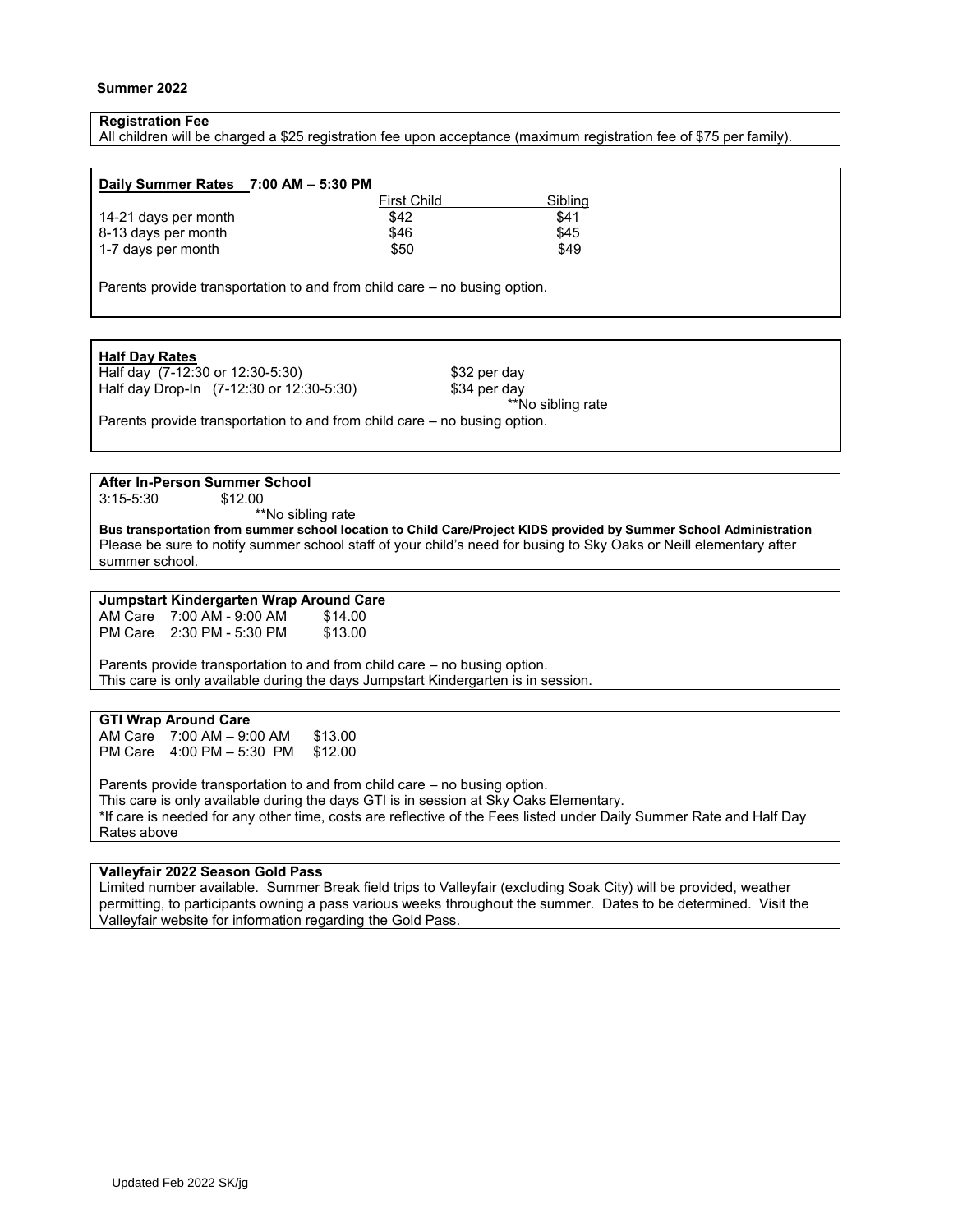## PAYMENT, CREDIT, WITHDRAWAL

Your One91 CE Child Care Program account is viewable online at [CommunityEd191.org.](https://www.communityed191.org/)

#### PAYMENT

Payments are accepted by Visa/MasterCard, money order and cashier's checks. Personal checks are not accepted for monthly tuition. All accounts must have a valid credit card on file. If you are unable to make payments in this manner, please contact the Program Coordinator for your site. We accept County Assistance.

Payment is due by the 1st of the month.

An automatic payment will be applied to the credit card on file in the event monthly tuition is left unpaid by the 25th of the month. In addition a \$25 late payment fee will be added to the account balance.

In the event that past due fees are not able to be collected, past due accounts are forwarded to Transworld Collection Agency.

One91 Community Education Child Care Programs reserves the right to stop services on delinquent accounts and may reinstate care once accounts are current.

All accounts must have a zero balance in order for services to be provided the following month. (Payments & Scheduling 1(f) of contract)

### **CREDIT**

Credit will not be provided for absent days or vacation days listed on monthly calendars.

#### WITHDRAWAL

To withdraw your child from the program, notice must be submitted in writing two (2) weeks prior to the last day of attendance. If notice is not received, two weeks of tuition will be charged.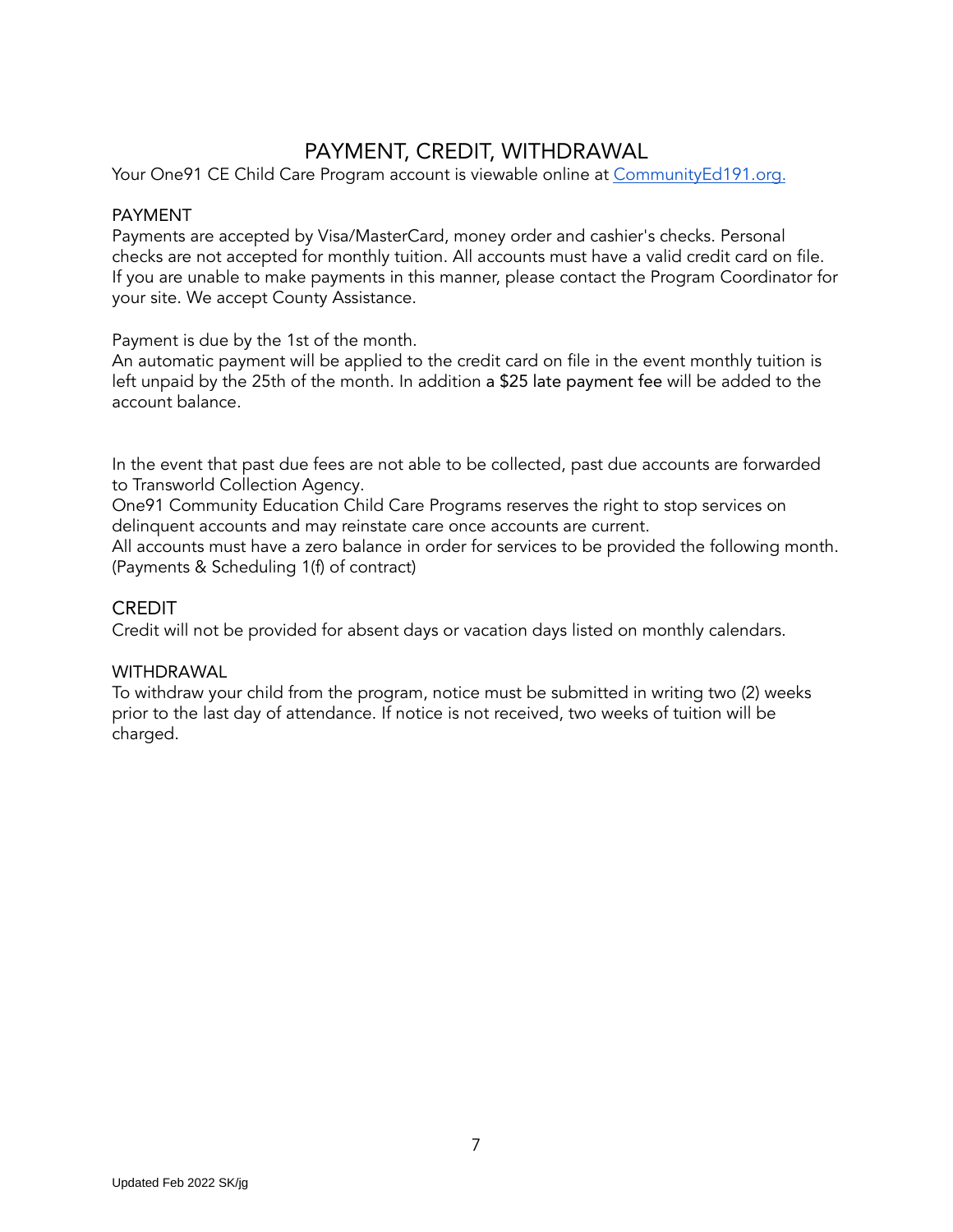# ATTENDANCE PROCEDURES

### DROP OFF & PICK UP

There is a designated door/area for dropping off and picking up children at each building. Only parents and those listed on the child information form are permitted to pick children up. Anyone picking up should be prepared to show a valid photo ID.

### ABSENCE FROM ONE91 CE CHILD CARE PROGRAMS

It is the parent's responsibility to notify the One91 Community Education Child Care Program site when their child will be absent. Calls should be made directly to the site. Parents will be contacted if the child does not arrive to the Program when scheduled to attend. If a child fails to attend when scheduled or if parents fail to notify the site of their absence, a \$5 fee is assessed.

#### IDENTIFICATION CHECKS

To assure the safety of each child, parents must notify Program staff in writing if someone other than the parent/guardian will be picking children up from the site.

An identification check will be made by the staff present at the time the child is picked up.

#### BOTH PARENTS' RIGHT TO PICK UP

Under the laws of Minnesota, unless restricted by a court of law, both parents have the right to pick their child up from childcare. The enrolling parent who chooses to not include the other parent as an authorized person for pick up, must file an official court document with the site.

### LATE PICK UP POLICY

One91 CE Child Care Programs open at 7am and close at 5:30 pm.

A late fee of \$15 will be billed to family accounts for each 15-minute increment a child is dropped off before 7 am or picked up after 5:30 pm.

One91 CE Child Care Programs reserves the right to terminate services if parents/guardians are consistently late.

### COMMUNICATION

#### PARENT COMMUNICATION

All parents/guardians must have a current email address on file. Most communication between staff and families will be sent through email.

### PHONE MESSAGES & EMAIL

Parents may call the Child Care site or email the Site Coordinator whenever necessary. Phone calls and emails will be returned in a timely fashion.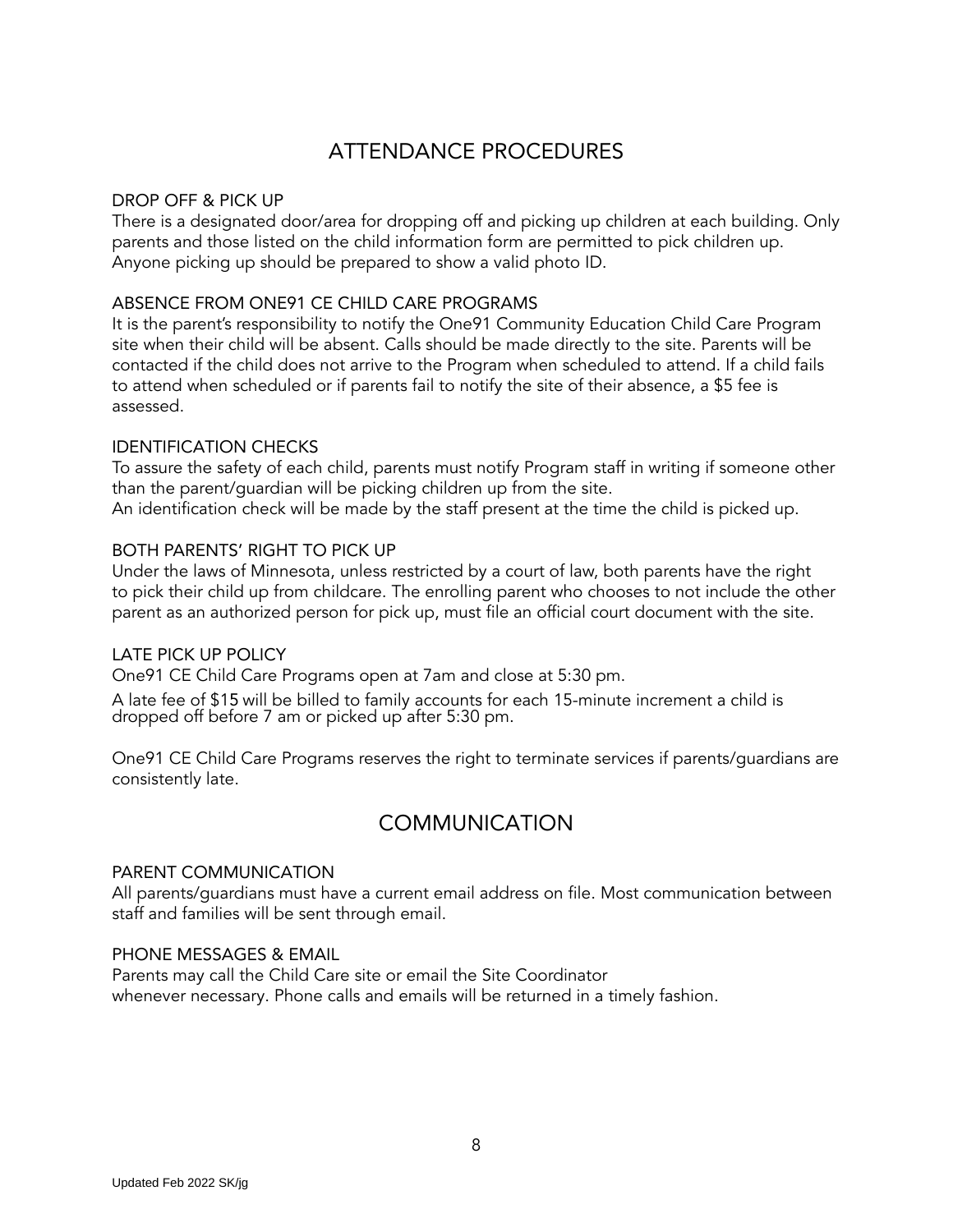### CURRICULUM

One91 Community Education Child Care Programs offer age-appropriate activities and provide opportunities for cognitive, social, emotional, and physical development.

Child Care Programming follows the MDH Guidance for Social Distancing in Schools Included in the guidance

- ∙ Promote a safe program environment
- ∙ Maintain safe classroom spaces and social distancing when possible
- ∙ Require cloth face coverings
- ∙ Strategize meal times
- ∙ Minimize opportunities for mixing between groups
- ∙ Encourage and reinforce social norms and health etiquette
- ∙ Promote health checks

#### CURRICULUM ACTIVITIES

Children will enjoy a variety of recreational, educational, and developmental activities with a minimum of formal structure in a well supervised and comfortable environment. Children take part in many group and individual experiences which encourages physical, intellectual, and social development. The Program strives to provide a balance of active and passive activities. Every effort is made to provide a safe and nurturing environment that assists in positive emotional development.

——————————————————————————————————————————

#### CURRICULUM GOALS

To provide opportunities to develop personal discipline. Developing responsibility for one's own actions, setting limits, respecting rights and property of others, forming friendships, and using community resources responsibly.

- To reinforce academic concepts through experiential learning activities. Children develop confidence through real life experience and intentional programming using academic concepts such as reading, math, science, language development, and more.
- To guide and foster social development and psychological health.
- To provide opportunities for physical development. Children develop a sense of confidence with the physical environment through games, hobbies, and exercise.
- To encourage independent living skills and a healthy lifestyle.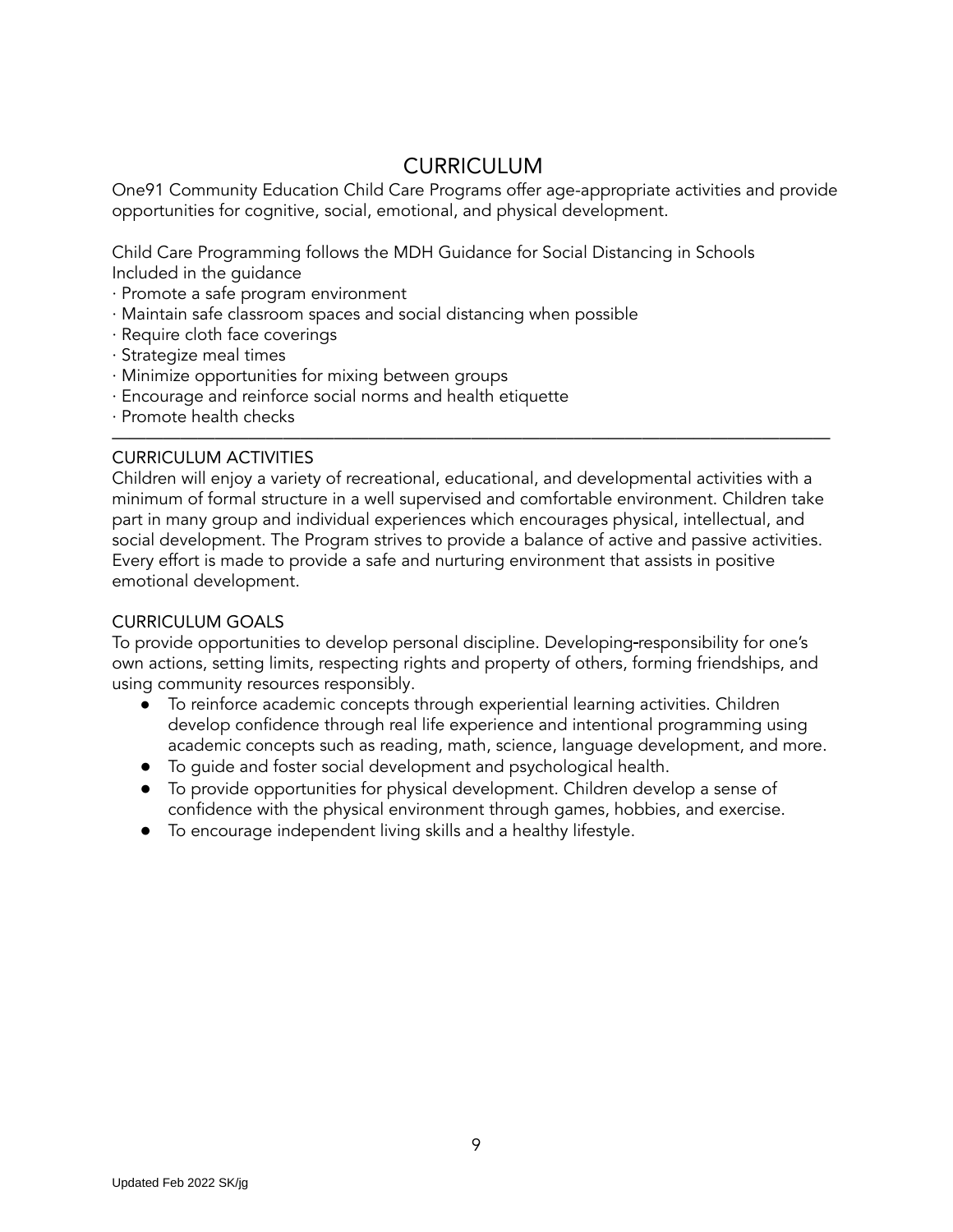### BEHAVIOR GUIDELINES

### EXPECTATIONS

A major objective of Community Education programs is for every person to feel safe emotionally and physically, respected and valued.

Community Education participants will use respectful behavior at all times that will help peers, self and staff feel safe, respected and valued.

The basic expectations for students and adults to remember include but are not limited to: 1.We respect ourselves, others and property.

2.We conduct ourselves in an appropriate manner.

Community Education Programs will abide by the [Policies of Student Discipline](https://drive.google.com/drive/folders/0BzFWO9r3Kpz7aUxLaE9YN0VhYkU) established by District #191; MSBA Policy #506 and Student Policies section 500.

### CODE OF CONDUCT

If a child is dismissed from a program for behavior, they are able to return to the program one year after the last report was filed. If another behavior report occurs at this time, child may be immediately dismissed from One91 Community Education Child Care Programs. If a child is suspended from the regular school day by the building principal, the student may not participate in One91 Community Education Child Care Programs any time during the assigned suspension. Parents are responsible to pay for any scheduled care sessions in the event a child is suspended from school and/or One91 Community Education Child Care Programs.

### PARENT CODE OF CONDUCT

To ensure that One91 Community Education maintains a positive and healthy atmosphere, our Code of Conduct sets forth conditions that parents and guardians are expected to follow and promote. It is our intention to have One91 Community Education represented in a positive manner at all times.

Parents/Guardians will conduct themselves in a manner that represents the four core values: Caring

Honesty Respect Responsibility

Parents/Guardians cannot take pictures/video of other participants in One91 Community Education programs.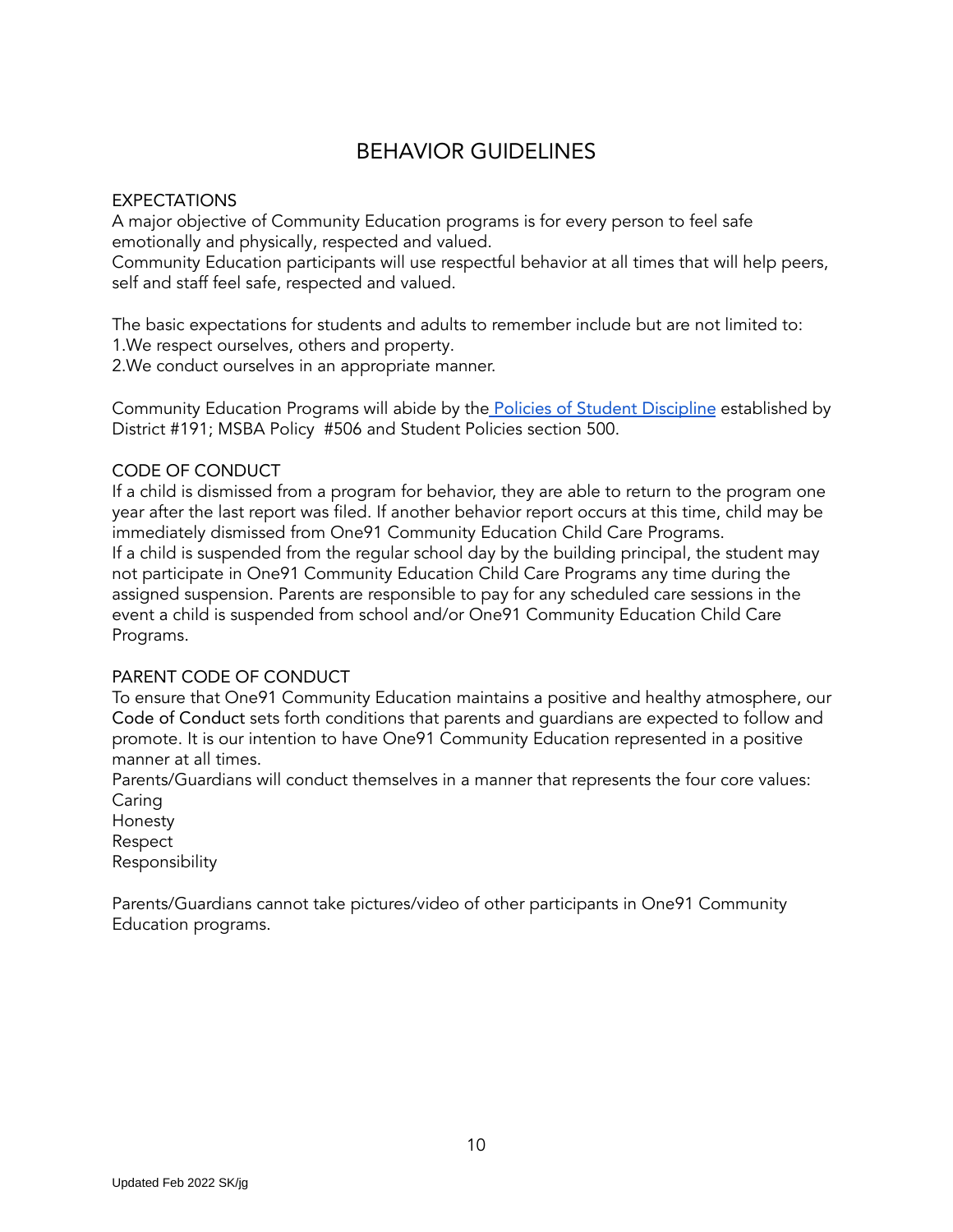# Examples of Behavior Considered Harmful/Inappropriate

- Behaviors which directly or indirectly threaten a person's right to be safe
- Fighting which is verbally abusive or physically aggressive
- Verbal aggression such as swearing, hurtful teasing, and disrespectful language of any kind
- Inappropriate touching of a person's body or belongings
- Threatening talk of weapons
- Drugs, alcohol, tobacco or weapons used or in possession on the premises
- Behavior which keeps staff from fulfilling their ability to be available for all children
- Removing self from group without permission
- Consistent disruption of the normal care of other children
- Outbursts which endanger others
- Behaviors that disrupt activities and/or program participants
- Destruction of property
- Blatant disrespect or absolute refusal to follow the lead of the staff person in charge

# CONSEQUENCES & DISMISSAL

### CONSEQUENCES FOR HARMFUL/ INAPPROPRIATE BEHAVIOR

One91 Community Education reserves the right to terminate childcare services when a child exhibits repeated, unacceptable behavior. Community Education staff will model and implement conflict resolution strategies and redirection techniques. Continued inappropriate behavior will result in consequences.

### Dismissal from Program

One91 Community Education may require a parent to remove their child from the program if

- The parent refuses to follow the One91 Community Education policies described in this handbook and contract for services as signed by the parent
- The child is unable to adapt to the One91 Community Education Discipline Policy
- Failure to make payments for childcare services
- Five or more behavior reports
- ❏ 1st Report = Warning & Parent notification
- $\Box$  2nd Report = parent notification and notice to pick child up within the hour.
- ❏ 3rd Report = Parent notification, pick child up within the hour and 1-day suspension
- $\Box$  4th Report = Parent notification, pick child up within the hour and 3-day suspension
- ❏ 5th Report = Dismissal from Program

Depending on severity of behavior incident, staff may bypass any of the consequences and immediately dismiss a child from the program.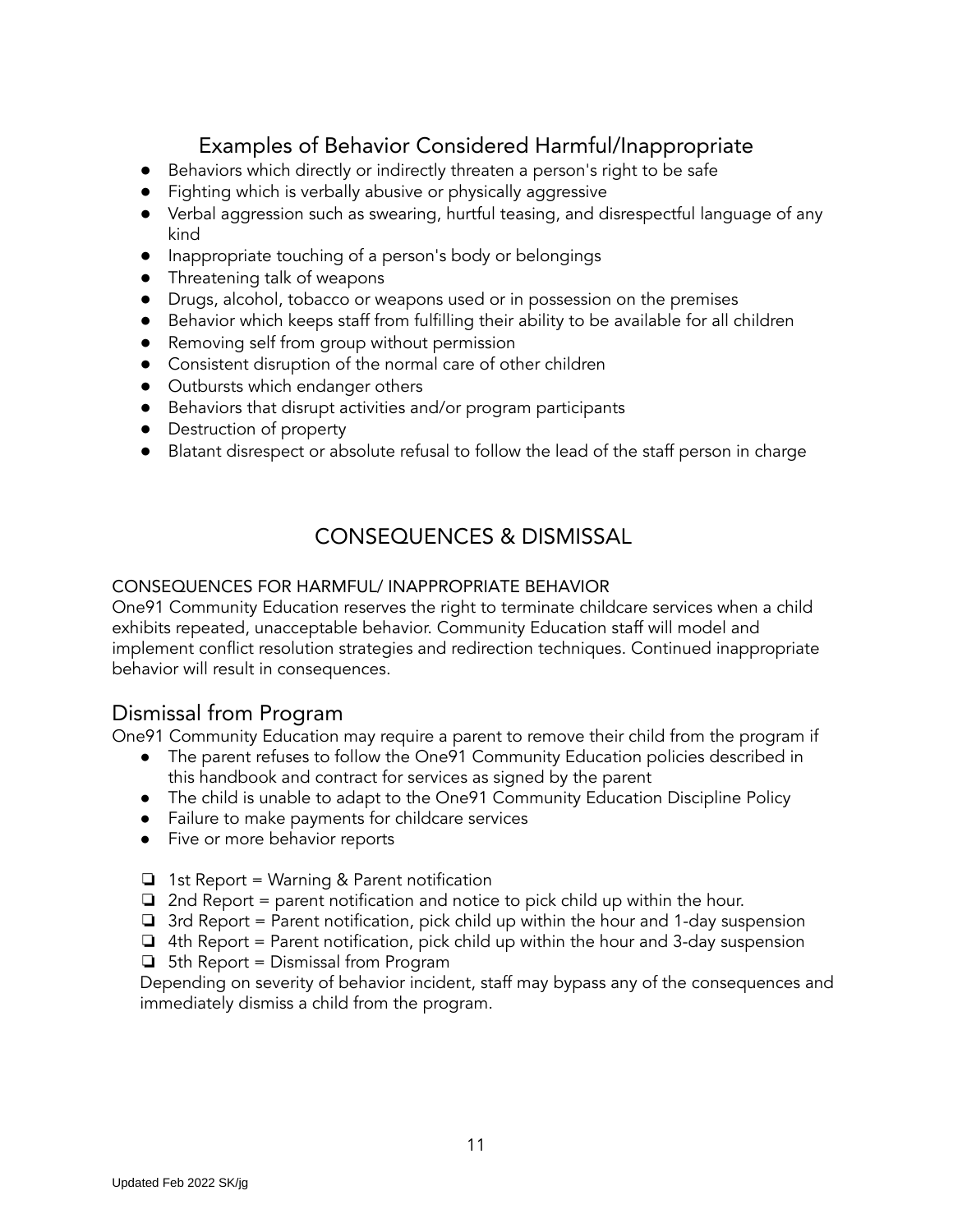# HEALTH & SAFETY POLICIES & PROCEDURES

### MN DHE/EXEMPT CENTERS (CERTIFIED)

The following policies are required by MN DHR/Exempt Centers (Certified) Exclusion of sick children and infectious disease outbreak control.

### EXCLUSION POLICIES

- o The center will supervise and isolate a child from other children in the program when a child becomes sick and immediately notify the sick child's parent or legal guardian.
- o The center will post or give notice to the parent/legal guardian of an exposed child the same day the program is notified of a child's contagious reportable disease specified in Minnesota Rules, part 4605.7040, or scabies, impetigo, ringworm, or chicken pox.

### INFECTIOUS DISEASE OUTBREAK POLICIES

- o When a child becomes sick, the center will immediately notify the sick child's parent or legal guardian and arrange for pick up. The child needs to be isolated in order to prevent the spread of illness.
- o Isolating a sick child from other children in the program does not mean the child has to be in a separate space. It means the child should not be actively participating in activities with other children while waiting to be picked up.

### PARENT NOTIFICATION POLICY

The center will notify parents of an exposure by posting information of the contagious disease in a conspicuous place that includes the illness, symptoms, treatment, preventative measures, and how many cases have been reported

### EMERGENCY PROCEDURES

### LIFE-SAVING EMERGENCY

If immediate medical attention is needed, Community Ed staff will call 911 and then the parent. Once paramedics arrive, they will decide the appropriate action. If emergency treatment is needed, children may be transported to the nearest medical facility. The parent will be responsible for all medical charges.

Community Ed staff are not allowed to transport children in their vehicles for any reason. District Health Services are not available during Community Ed program hours or on field trips

### MINOR INJURIES

Certified Community Ed staff will administer first aid.

Parents will be notified at pick up.

#### SERIOUS INJURIES

For injuries requiring the attention of a physician, parents will be notified to pick up early and will be responsible for taking their child to a medical facility.

Community Ed staff will administer first aid and do their best to keep the child comfortable until someone arrives.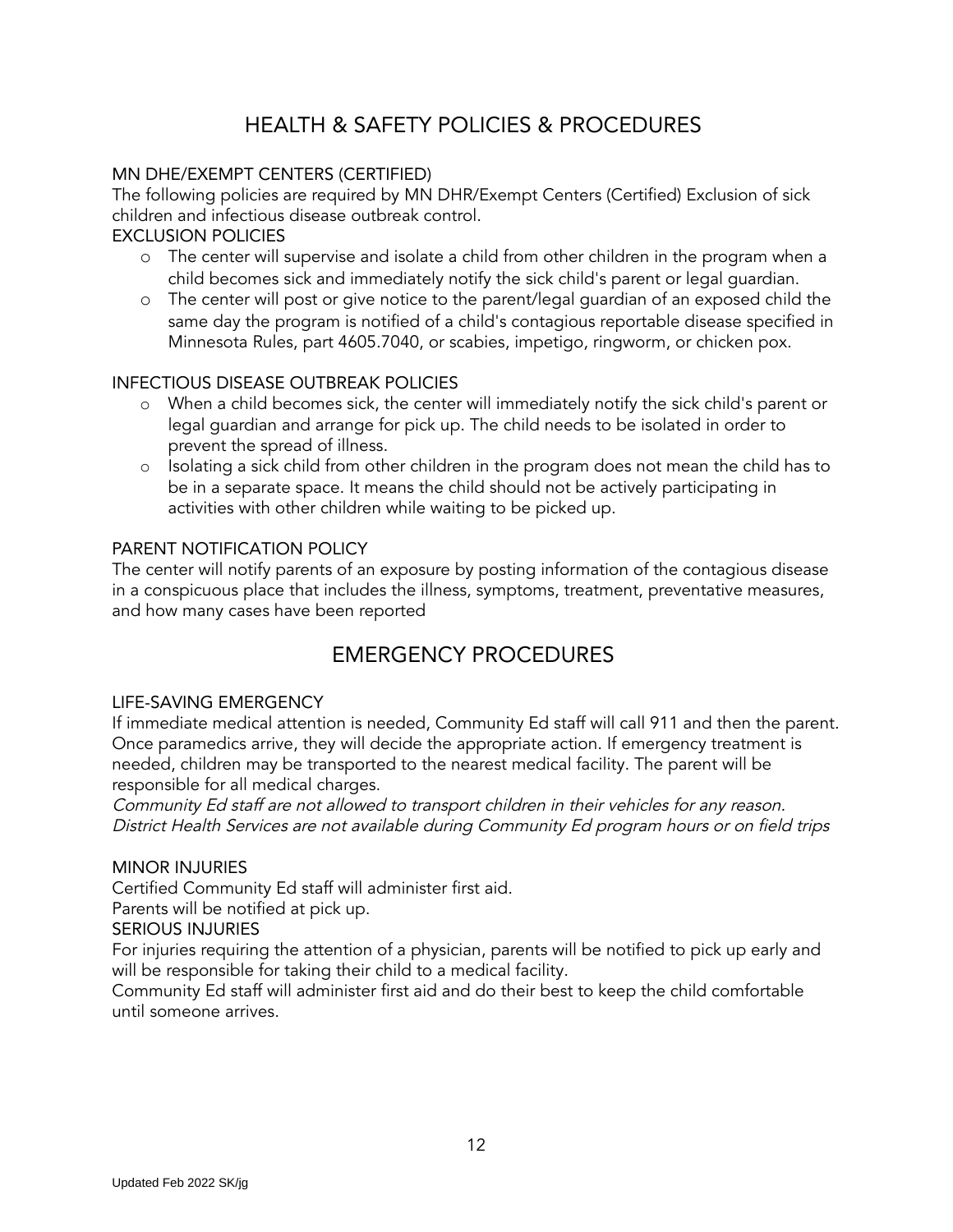### ILLNESS SYMPTOMS

Sick children cannot attend District 191 Community Education programs.

You will be contacted to pick up your child if they have any of the following symptoms

- Fever of 100 degrees or higher
- Discharge from eyes
- Profuse nasal discharge
- Vomiting
- Undiagnosed Rash

To help minimize the potential spread of [COVID-19 District 191](https://www.isd191.org/discover/covid-19)

- Observes recommended Face Mask guidance for school age children
- Follows physical distancing
- Emphasizes hand washing and provides hand sanitizer
- Minimizes visitors to schools
- Increased cleaning and sanitizing of school buildings

Children need to be fever/symptom free for 24 hours before returning to Program.

If children are absent from school due to an ailment, they cannot attend Community Education programs that day.

Parents are required to notify the Site Coordinator in the event their child develops a communicable or infectious disease.

Community Education staff will post a medical notice to inform families if other children have become exposed.

### MEDICATION

### ADMINISTRATION OF MEDICATION POLICIES

- ❖ Written permission is obtained from the child's parent or legal guardian before administering prescription medicine, sunscreen lotion, and insect repellent.
- ❖ Nonprescription medicine, sunscreen lotion, and insect repellent are administered according to the manufacturer's instructions unless provided written instructions by a licensed health professional to use a product differently.

### MEDICATIONS

- ❖ Parents are encouraged to arrange medication times to be given at home when possible.
- ❖ Parents should always give the first dose of any medication so that they may personally observe the child's reaction.
- ❖ Prescribed and over-the-counter medications will be given only with written permission from the parent/guardian.
- ❖ Written permission from a doctor is required for all medications that need to be administered for longer than 10 days.
- ❖ Parents must bring medications in the original bottle and complete a medication form which is available at your Program site.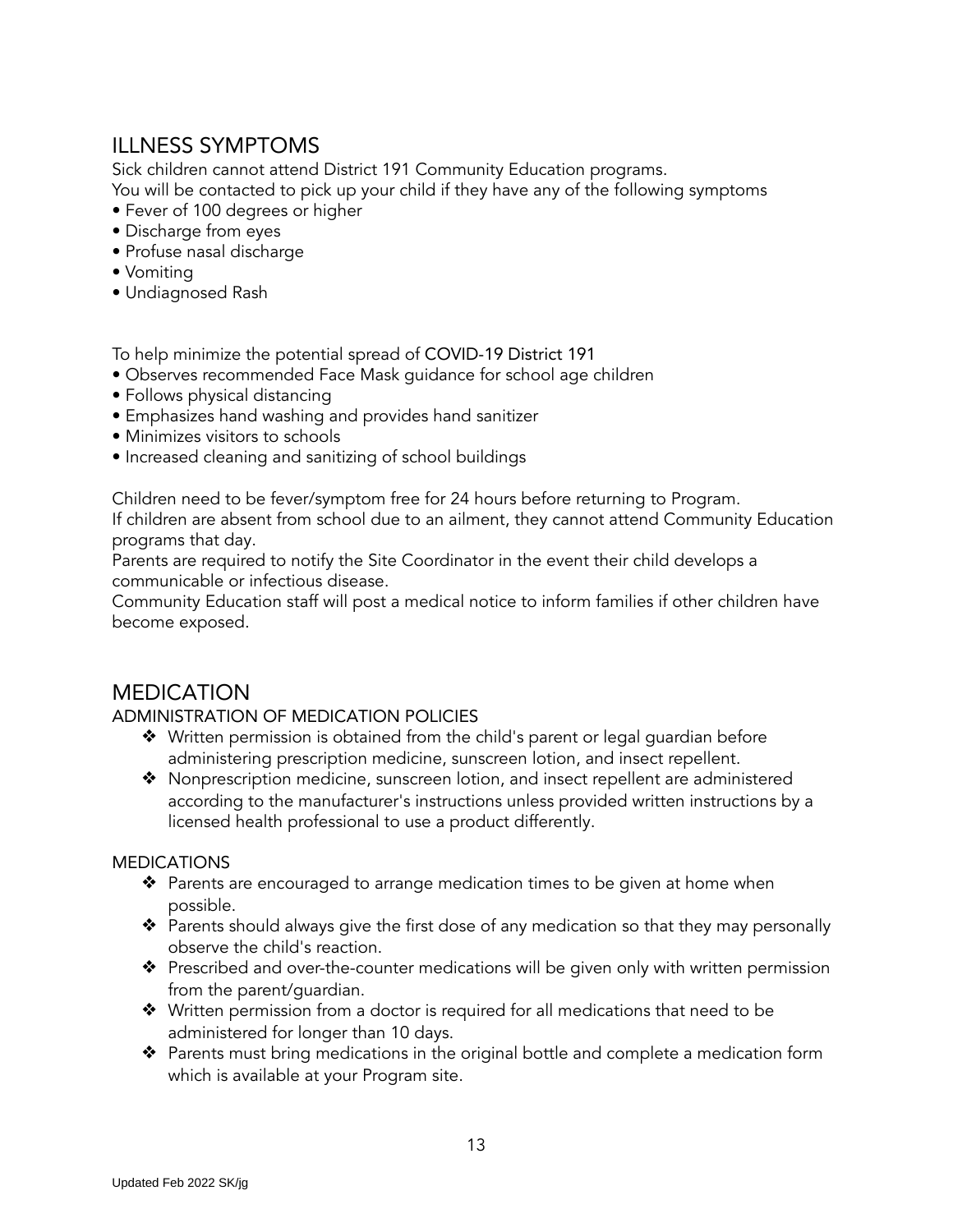## ALLERGIES

### POLICIES FOR PREVENTING AND RESPONDING TO ALLERGIES

The center will require that before admitting a child for care, the center must obtain documentation of any known allergies from the child's parent or legal guardian. The center will maintain current allergy information in each child's record.

The allergy information must include

- ❖ A description of the allergy, specific triggers, avoidance techniques, and symptoms of an allergic reaction.
- ❖ Procedures for responding to an allergic reaction, including medication, dosages, and a doctor's contact information.
- ❖ <sup>⇒</sup>The center will inform staff of each child's current allergy information. At least annually and when a change is made to allergy-related information in a child's record, the certified center must inform staff of any change.